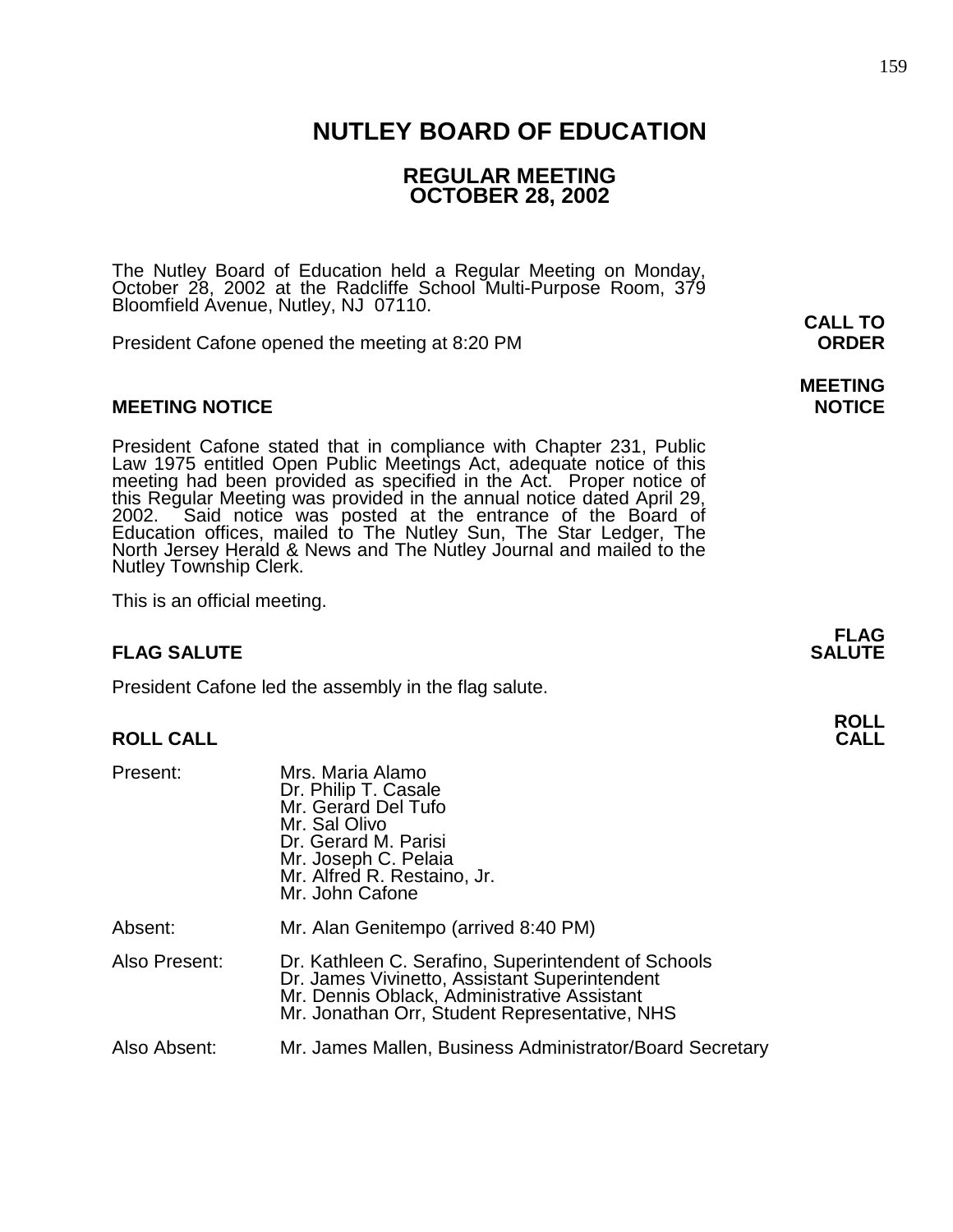**STUDENT REPRESENTATIVE** President Cafone welcomed Jonathan Orr, the newly appointed Student Representative to the Board, and asked him to join the Trustees at the Board table.

Jonathan Orr thanked the Board for the opportunity to be the student representative and commented on how history was being made at the Nutley Board of Education.

#### **SPECIAL ORDER OF BUSINESS SPECIAL ORDER**

#### **APPOINT ACTING BOARD SECRETARY**

Trustee Restaino moved, Trustee Casale seconded and the Board unanimously approved by voice vote the following resolution:

BE IT RESOLVED that the Board of Education approves Mr. Dennis Oblack to be Acting Board Secretary for this Regular Meeting of October 28, 2002.

## **APPROVAL OF MINUTES APPROVE**

**BE IT RESOLVED that the Board of Education approves the** minutes of the Regular, Conference and Closed Executive Session meetings of September 23, 2002.

Trustee Restaino moved, Trustee Parisi seconded and the Board approved by voice vote the motion to approve the meeting minutes with the exception of Trustee Pelaia abstaining.

#### **CORRESPONDENCE CORRESPONDENCE**

Mr. Oblack presented and read the following correspondence:

A thank-you note from Candy DeAngelis for the Board's expression of sympathy on the passing of her father.

A letter from the Co-Chairs of the Columbus Day Parade thanking the Board for its participation and contribution to the success of the Columbus Day Parade.

#### **SUPERINTENDENT'S REPORT SUPT'S REPORT A**

Dr. Serafino presented the Superintendent's Report dated October 28, 2002, Schedule A, which is appended to the minutes of this meeting. She then introduced Dr. Vivinetto, Assistant Superintendent of Schools.

**OF BUSINESS**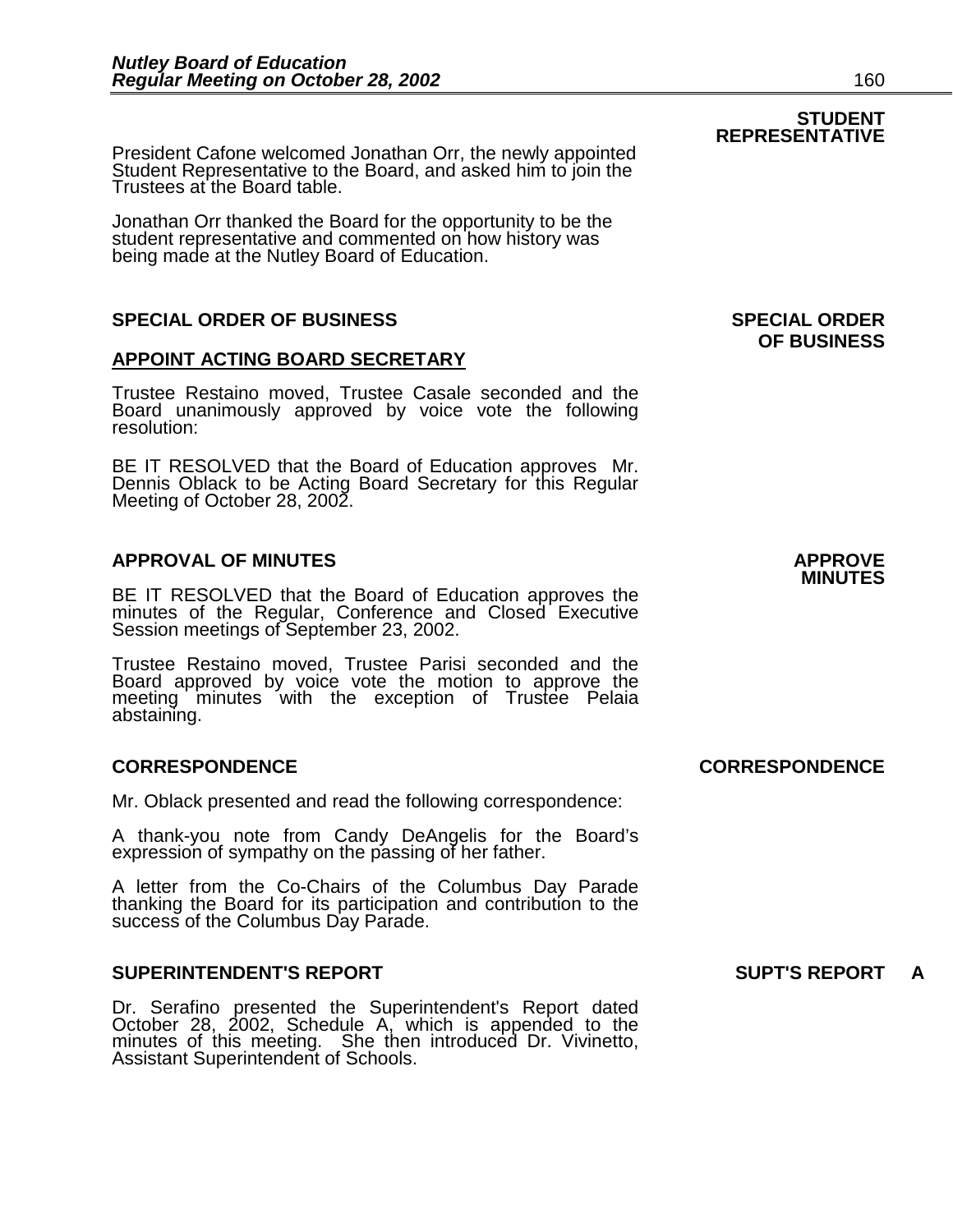#### **VIOLENCE AND VANDALISM REPORT REPORT**

Dr. Vivinetto explained that, as required by the state, this report was transmitted electronically in July. Dr. Vivinetto said 27 incidents were reported to him. He indicated that there were 2 incidents of violence, 20 of vandalism, 4 incidents of substance abuse and one weapons, explaining that the weapons involved one bomb scare. Dr. Vivinetto stated there was a significant decrease in the violence incidents. He attributed the decrease to the school safety program along with other programs throughout the district. Board trustees indicated approval and positive comments on the decrease in violence and vandalism in the school district.

## **HEARING OF CITIZENS (Resolutions Only) HEARING OF CITIZENS**

Resident Joseph Beckmeyer asked what was the total amount allotted to each petty cash fund. He also asked who assigns the Substitute Residency Investigator and if there is a maximum dollar amount that the Board pays for the year for his services.

President Cafone said he would get back to Mr. Beckmeyer with the information. Hearing no further comments, President Cafone closed this portion of the meeting.

#### **SUPERINTENDENT'S RESOLUTIONS SUPT'S**

Trustee Alamo moved and Trustee Parisi seconded a motion that the Board approve the Superintendent's Resolutions numbers 1 through 23 as listed below. The resolutions were unanimously approved by roll call vote as follows: Ayes 8, Noes 0 with the following exception: Trustee Olivo abstained on number 12, Extra Compensation.

Trustee Restaino moved and Trustee Alamo seconded a motion that the Board approve Superintendent's Resolution 24 listed below. The resolution was unanimously approved by roll call vote as follows: Ayes 8, Noes 0.

### 1. **AMENDING APPOINTMENT- Professional Staff PROF. STAFF**

BE IT RESOLVED that the Board of Education approves the amending of the resolution, approved at the August 26, 2002 Board Meeting, of Lucille DiFabritis to reflect a change in starting date to November 11, 2002.

## 2. **AMENDING APPOINTMENT - Instructional Aide APPOINT INSTRUCT AIDE**

BE IT RESOLVED that the Board of Education approves the amending of the resolution, approved at the August 26, 2002

# **RESOLUTIONS**

**AMEND** 

# **AMEND**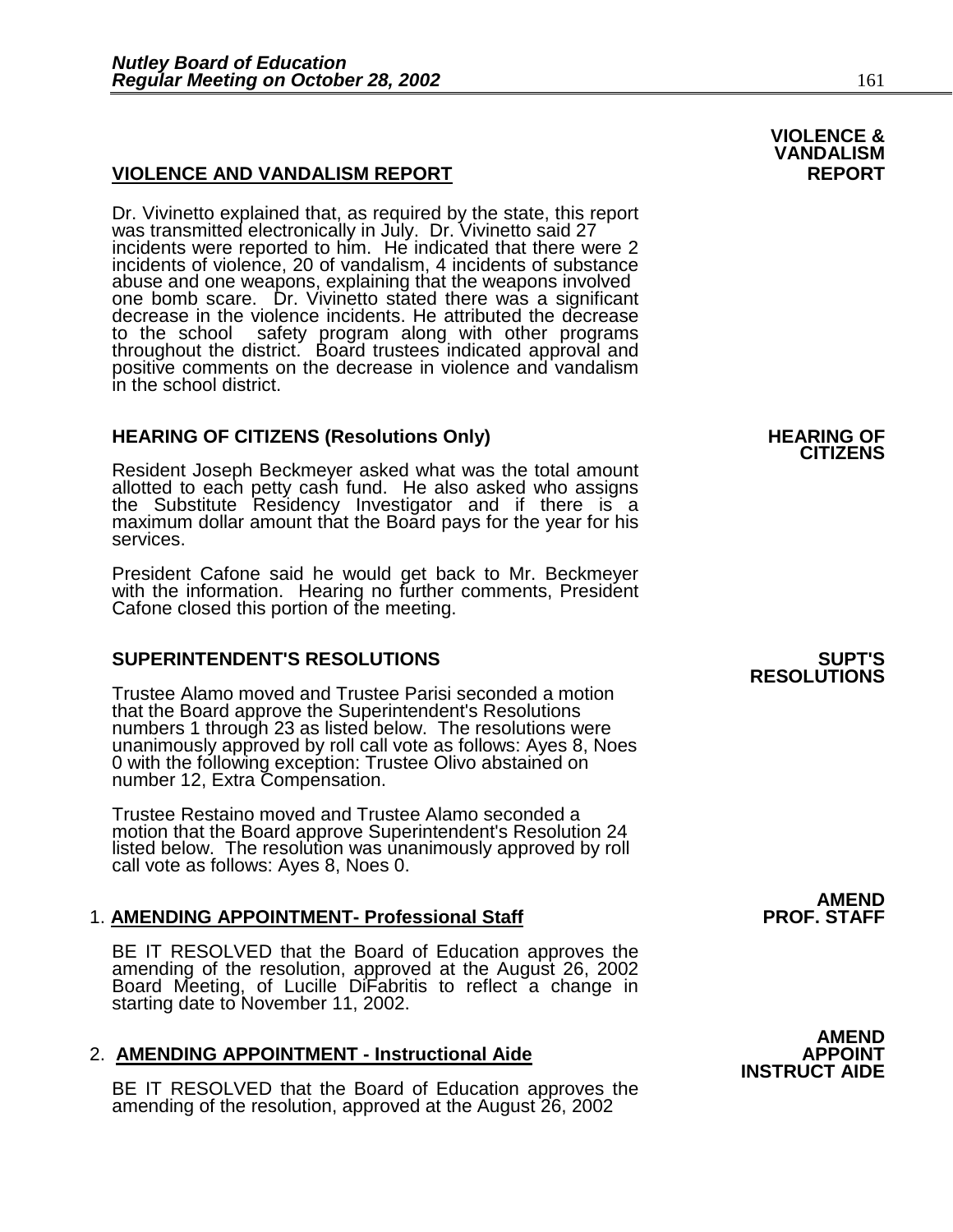Board Meeting, appointing Stephanie Kucinski as PT Instructional Aide at the revised salary of \$9,552 for the 2002- 03 school year.

#### 3. **AMENDING APPOINTMENT – BOE Extended Day Program**

BE IT RESOLVED that the Board of Education approves the amending of the resolution, approved at the September 23, 2002 Board meeting of Jill Sorensen, Substitute Child Care Instructor, to reflect a change in salary to \$22.00 per hour for the 2002-03 school year.

#### **4. RESIGNATION – Athletic**

BE IT RESOLVED that the Board of Education accepts the resignation of Edward Furman as assistant baseball coach.<br>APPROVE AGREEMENT<br>APPROVAL OF EMPLOYMENT AGREEMENT AND SALARY **ASST. SUPT.** 

#### **5. APPROVAL OF EMPLOYMENT AGREEMENT AND SALARY 2002-03 School Year - Assistant Superintendent of Schools**

BE IT RESOLVED that the Board of Education approves the Employment Agreement with Dr. James Vivinetto, Assistant Superintendent of Schools, for the period July 1, 2002 through June 30, 2003, and

BE IT FURTHER RESOLVED that the Board of Education approves a salary for Dr. James Vivinetto in the amount of \$128,175 for the 2002-03 school year.

#### 6. **APPOINTMENTS – Teacher Substitutes**

BE IT RESOLVED that the Board of Education approves the appointments of the teacher substitutes listed on the attached Schedule B dated October 28, 2002 for the 2002-03 school year.

#### 7. **APPOINTMENT– Substitutes APPOINT**

BE IT RESOLVED that the Board of Education approves the following substitutes for the 2002-03 school year:

Bus Aide

Kathleen Gabriele

Bus Driver

Joseph Pugliese

**Cafeteria** 

Debra Rilli

**AMEND APPOINT PROGRAM** 

RESIGN<br>ATHLETIC

**APPOINT<br>TEACHER SUBS** 

**SUBS**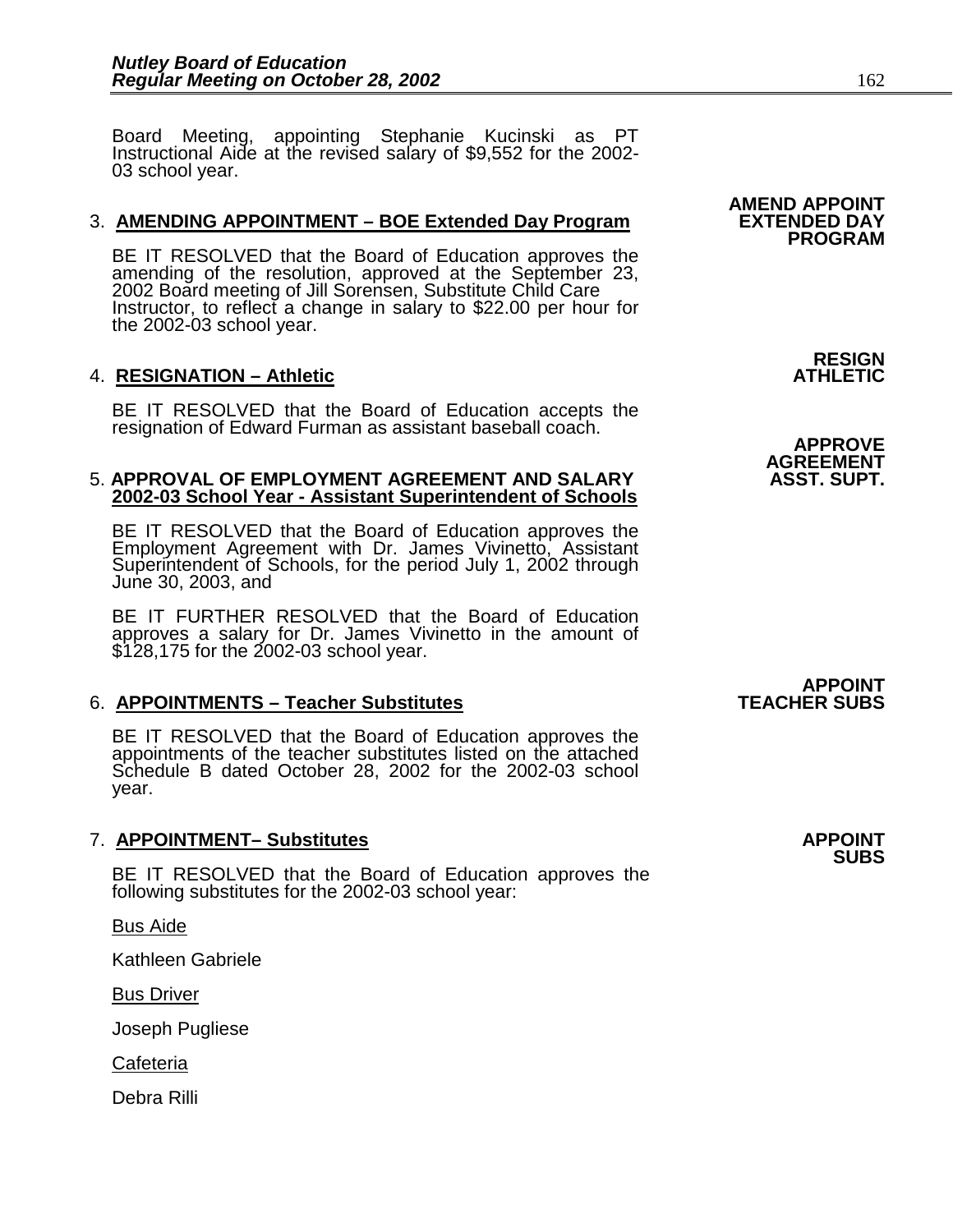### 8. **APPOINTMENT – Athletic**

BE IT RESOLVED that the Board of Education approves the appointment of Mrs. Cara Dellagatta as assistant cheerleading coach for the 2002-03 school year, at the salary of \$3,520 Step 1, in accordance with the 2002-03 Athletic Salary Guide.

#### 9. **APPOINTMENT – Substitute Residency Investigator**

BE IT RESOLVED that the Board of Education approves the appointment of William E. Paro to assist in residency investigations at the hourly rate of \$22.00, for the 2002-03 school year.

#### 10. LEAVE OF ABSENCE - Teacher

BE IT RESOLVED that the Board of Education approves a childrearing leave of absence for Mrs. Kimberly Algieri, elementary teacher, from October 29, 2002 through December 13, 2002.

#### 11. **LONGEVITY PAY LONGEVITY**

BE IT RESOLVED that the Board of Education authorizes the approval of the following longevity payment:

Grayce Berk - \$3,870.00 (pro-rated) - Eff. Oct. 1, 2002-(25 yrs)

#### 12. **EXTRA COMPENSATION EXTRA**

BE IT RESOLVED that the Board of Education approves the following personnel be paid extra compensation in the amounts indicated for services rendered:

# **ART CURRICULUM REVIEW – K-8 September 28, 2002**

| Dawn Goldberg               | \$138.56 |
|-----------------------------|----------|
| <b>Hillary Hill Trovato</b> | 138.56   |
| Anne Laudadio               | 138.56   |
| Lisa Maniscalco             | 138.56   |
| Mary Pagana                 | 180.16   |

#### **MATHEMATICS - LINCOLN SCHOOL - GRADES 1-4 September 28, 2002**

| Kristen Adubato          | \$138.56 |
|--------------------------|----------|
| <b>Rita Alfaro</b>       | 138.56   |
| Kimberly Algieri         | 138.56   |
| <b>Dolores Contreras</b> | 138.56   |
| <b>Richard Dalli</b>     | 138.56   |
| <b>Rachel Daly</b>       | 138.56   |
| <b>Theresa DeLitta</b>   | 138.56   |
| Danielle Ferraro         | 138.56   |

# **APPOINT**

**APPOINT<br>SUB RESIDENCY INVESTIGATOR** 

# **LEAVE**<br>TEACHER

**COMP**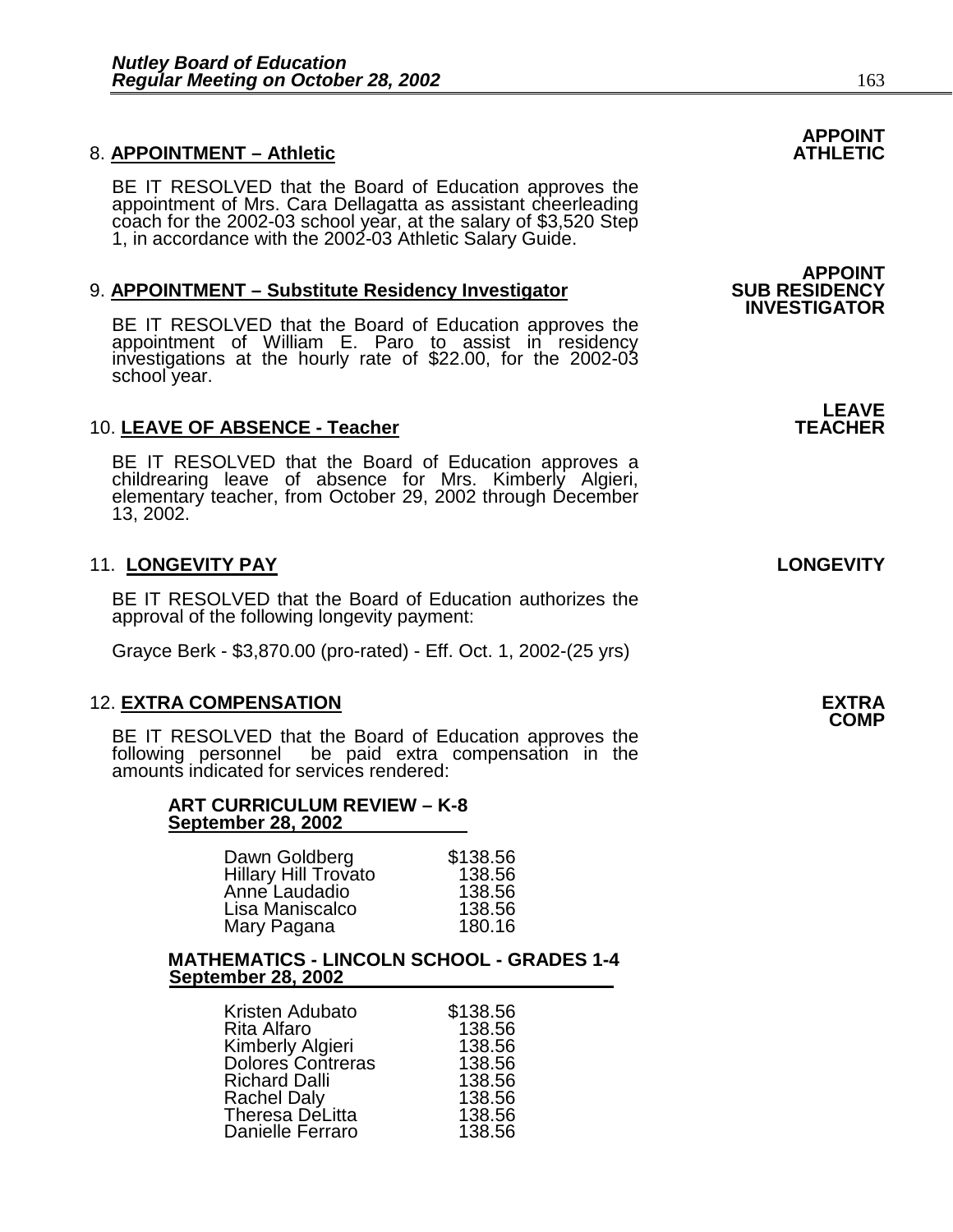| 138.56<br>138.56<br>138.56<br>138.56<br>138.56<br>138.56<br>138.56 |
|--------------------------------------------------------------------|
|                                                                    |
| 138.56                                                             |
| 138.56                                                             |
|                                                                    |

#### **MUSIC CURRICULUM – GRADES K-12 September 28, 2002**

| Carol Bender      | \$138.56 |
|-------------------|----------|
| Michael Cundari   | 138.56   |
| Peter D'Angelo    | 138.56   |
| Dennis McPartland | 138.56   |
| Julianne Philp    | 138.56   |
| John Vitkovsky    | 186.52   |

#### **P.A.T. COMMITTEE MEETING October 1, 2002**

| Suzanne Hagert | \$51.96 |
|----------------|---------|
| Claire Menza   | 51.96   |
| Rebecca Olivo  | 51.96   |
| Lisa Rossi     | 51.96   |

#### **PAYMENT FOR ZERO PERIOD BASIC SKILLS CLASSES – September 16-30, 2002**

| Leann Martin   | \$440.00 |
|----------------|----------|
| David Sorensen | 440.00   |

**HEALTH DYNAMICS CLASSES - Month of September, 2002**

Rose Cioffi **\$250.00** 

#### **PAYMENT FOR SUMMER HOURS – SCHOOL- TO CAREER PROGRAM – July, August, 2002**

Sharon Romaglia \$900.80

#### **CENTRAL DETENTION COVERAGE – September, 2002**

#### **High School**

| Anne Marie Kowalski<br>Robyn DeLorenzo<br>John Suffren | \$262.78<br>18.77<br>18.77 |
|--------------------------------------------------------|----------------------------|
| <b>Franklin School</b>                                 |                            |
| Joseph Cappello<br>LuAnn Zullo                         | 168.93<br>18.77            |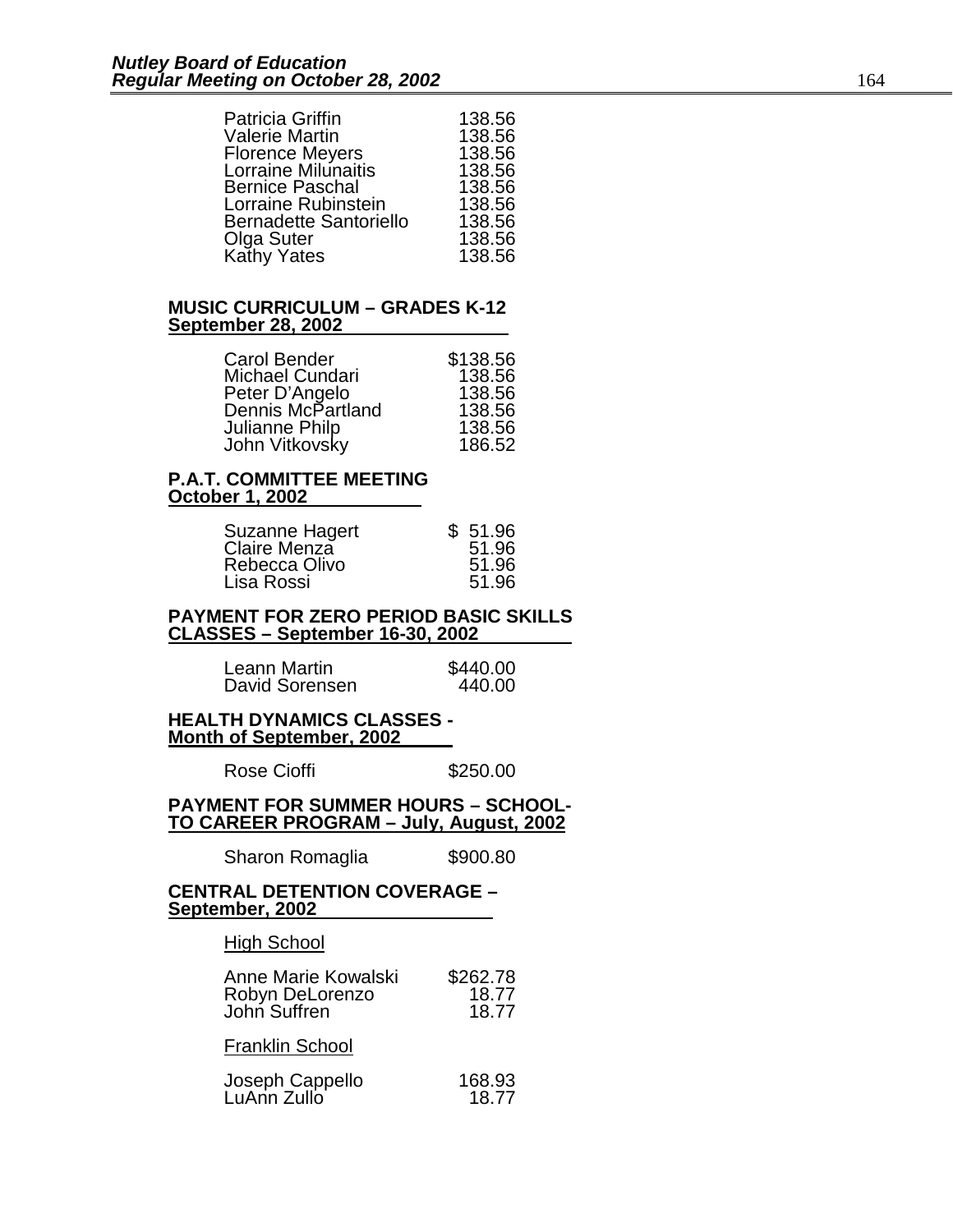٦

#### **SATURDAY MORNING SUSPENSIONS – September, 2002**

| Darren Groh         | \$78.45 |
|---------------------|---------|
| Anne Marie Kowalski | 78.45   |
| <b>Eric Puzio</b>   | 78.45   |

#### 13. **APPROVAL OF SCHOOL-LEVEL OBJECTIVES – LEVEL 2002-03 School Year**

BE IT RESOLVED that the Board of Education approves the School-Level Objectives contained in Schedule C (Quality Assurance Annual Report) for the 2002-03 school year pursuant to N.J.S.A. 18A:7A-1 et seq. and N.J.A.C. 6:8-4 et seq.

#### **14. CHANGE OF ASSIGNMENTS - CUSTODIANS**

BE IT RESOLVED that the Board of Education approves the following change of assignments:

| Name                  | Change                                            | Eff. Date |
|-----------------------|---------------------------------------------------|-----------|
| <b>Gerard Casale</b>  | Yantacaw (nights)<br>(stipend \$1,500 pro-rated)  | 10/1/02   |
| John Marone           | Yantacaw/Spring Garden<br>(days)                  | 10/1/02   |
| <b>Timothy Pearce</b> | Radcliffe (nights)<br>(stipend \$1,500 pro-rated) | 9/1/02    |

#### 15. **NOTICE OF ADDITIONAL FUNDING FOR NONPUBLIC 6 AUGLICAL FUNDING**<br>SCHOOLS - Chapters 192/193 - 2002-03 School Year **SCHOOLS - Chapters 192/193 - 2002-03 School Year**

BE IT RESOLVED that the Board of Education accepts notice of additional funding for nonpublic school services for Chapter 192 in the amount of \$2,548 and Chapter 193 in the amount of \$4,159 for the 2002-03 school year.

#### 16. **BOARD POLICY- Second Reading**

BE IT RESOLVED that the Board of Education approves the following revised Board Policy at this second reading:

Policy #615 (6620) Petty Cash Schedule D

## **17. EXTENDED LEAVE OF ABSENCE - CUSTODIAN**

BE IT RESOLVED that the Board of Education approves an additional leave of absence without pay for David Staub, effective November 1, 2002 until January 2, 2003.

**APPROVE SCHOOL 02-03 SCHOOL YR** 

## **CHANGE CUSTODIANS**

## **ADDITIONAL SCHOOLS**

# **BOARD POLICY**

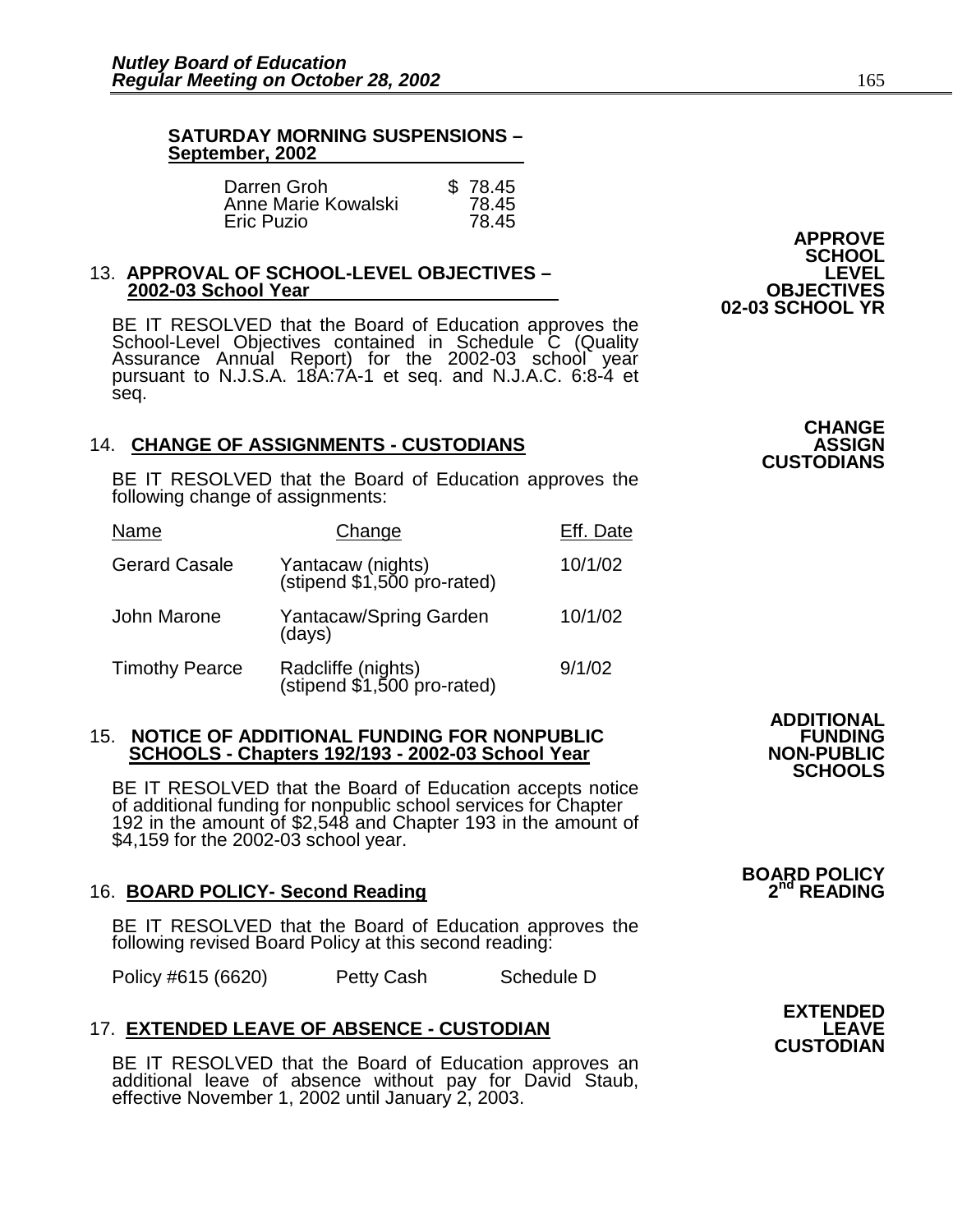### 18. **AMENDING APPOINTMENT- Professional Staff PROF. STAFF**

BE IT RESOLVED that the Board of Education approves the amending of the resolution, approved at the August 28, 2002 Board Meeting, of Nicholas Norcia to reflect a change in starting date to October 28, 2002.

### **19. RESCIND APPOINTMENT - Athletics**

BE IT RESOLVED that the Board of Education approves the rescinding of the June 25, 2002 resolution which appointed Ernie Schmidig as assistant girls basketball coach for the 2002- 03 school year.

### 20. **APPOINTMENT – Part-Time Aide**

BE IT RESOLVED that the Board of Education approves the appointment of Mrs. Marta Falconcino as part-time aide, for the 2002-03 school year, effective October 29, 2002, at the hourly rate of \$11.90, Step 1, in accordance with the hourly rate established by the Board of Education.

### 21. **RESIGNATION – Athletic ATHLETIC**

BE IT RESOLVED that the Board of Education accepts the resignation of Christopher Rosati as assistant wrestling coach.

## 22. LEAVE OF ABSENCE - Teacher

BE IT RESOLVED that the Board of Education approves a childrearing leave of absence for Mrs. Pamela Struble, elementary music teacher, effective January 15, 2003 for the 2002-03 school year with the provision that she notify the Superintendent of Schools of further teaching intentions no later than April 1, 2003.

#### 23. **APPOINTMENTS – BOE Extended Day Program**

BE IT RESOLVED that the Board of Education approves the appointments of the School Age Extended Day Program employees, listed below, for the 2002-03 school year at the salaries indicated:

| <b>Substitute Child Care Aides</b> |  | <b>Hourly Rate</b> |
|------------------------------------|--|--------------------|
|                                    |  |                    |

| Debra Rilli   | \$10.00 |
|---------------|---------|
| Joniene Ryder | \$10.00 |

## **RESCIND ATHLETICS**

**APPOINT** 

# **RESIGNATION**

**LEAVE**<br>TEACHER

**APPOINT<br>EXTENDED DAY PROGRAM**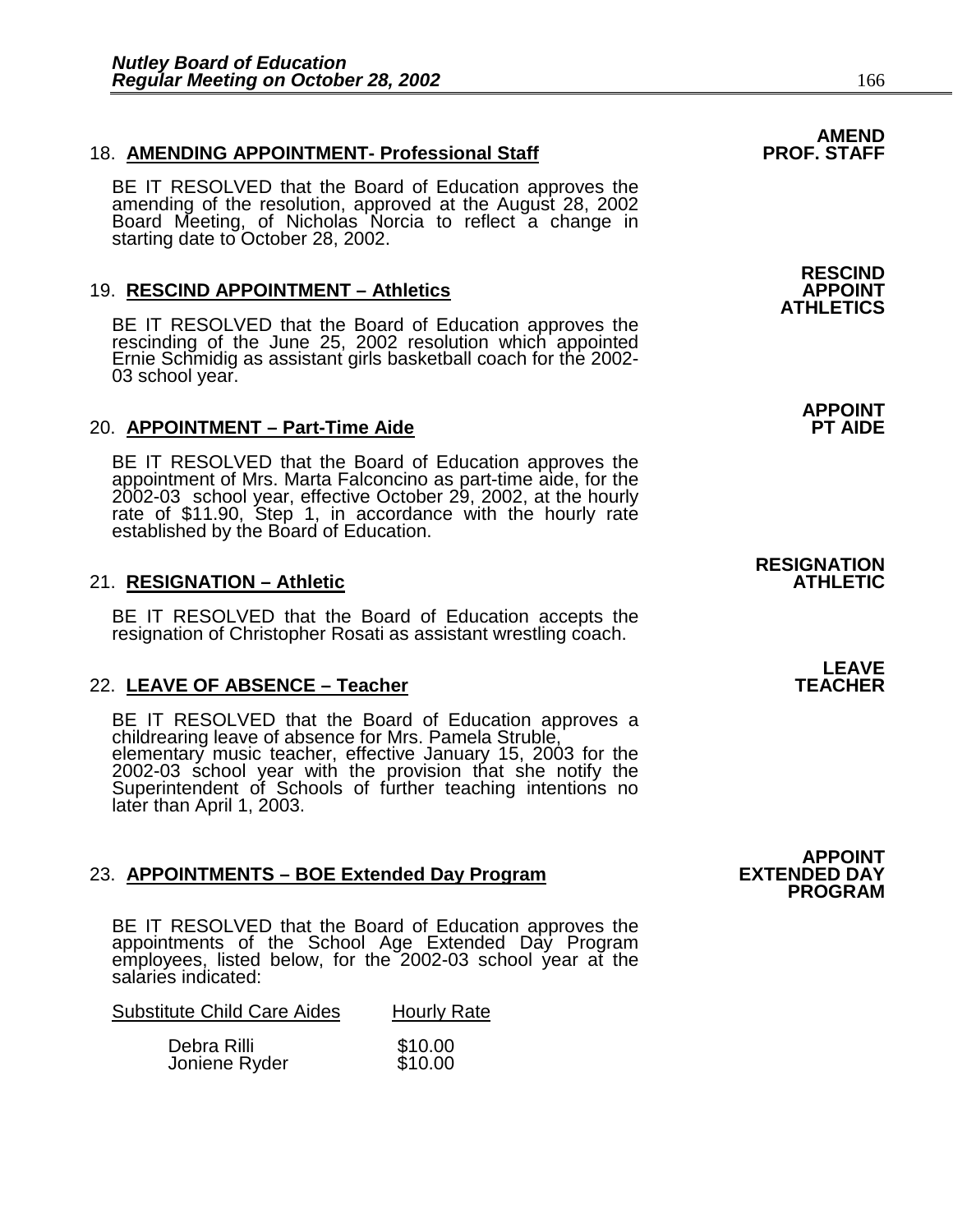#### 24. RESOLUTION PROVIDING FOR A SPECIAL SCHOOL **DISTRICT ELECTION TO BE HELD ON DECEMBER 10, EAST RIGHT BOND REFERENDUM**<br>2002 FOR CONSIDERATION OF A SCHOOL 12/10/02 **2002 FOR CONSIDERATION OF A SCHOOL BOND PROPOSAL**

 BE IT RESOLVED BY THE BOARD OF EDUCATION OF THE TOWNSHIP OF NUTLEY IN THE COUNTY OF ESSEX, NEW JERSEY (not less than a majority of the full membership of the Board concurring) AS FOLLOWS:

1. It is hereby determined that two proposals, together with an interpretive statement, will be submitted for voter approval at the special election to be scheduled for December 10, 2002 between the hours of 2:00 p.m. and 9:00 p.m. as permitted and required by law. The form of the proposals and the interpretive statement will read substantially as follows:

#### PROPOSAL NO. 1

The Board of Education of the Township of Nutley in the County of Essex, New Jersey is authorized (a) to construct additions and renovations at Franklin Middle School, Nutley High School, Yantacaw Elementary School Washington Elĕmentary School, Spring Garden Elementary School, Radcliffe Elementary School and Lincoln Elementary School, involving certain mandatory improvements addressing issues of health and safety, educational adequacy, code compliance and ADA requirements, including acquisition and installation of furnishings and equipment and site work; (b) to appropriate therefor \$27,686,447, funded in part by State grants in the amount of \$8,722,924; and c) to issue bonds of the School District to finance the district's local share of the project in the principal amount of \$18,963,523. The final eligible cost of the project approved by the Commissioner of Education is \$21,807,309 (\$2,247,947 allocated to Nutley High School, \$13,253,463 allocated to Franklin Middle School, \$1,759,384 allocated to Lincoln Elementary School, \$867,251 allocated to Radcliffe Elementary School, \$1,167,200 allocated to Spring Garden Elementary School, \$1,399,398 allocated to Washington Elementary School and \$1,112,666 allocated to Yantacaw Elementary School). This project includes \$440,801 allocated to Nutley High School, \$5,438,337 allocated to Franklin Middle School, \$0 allocated to Lincoln Elementary School, \$0 allocated to Radcliffe Elementary School, \$0 allocated to Spring Garden Elementary School, \$0 allocated to Washington Elementary School and \$0 allocated to Yantacaw Elementary School for school facility construction elements in addition to the facilities efficiency standards developed by the Commissioner of Education or not otherwise eligible for State support pursuant to N.J.S.A. 18A:7G-5(g). Bonds or notes also are authorized to be issued in anticipation of the receipt of the State grant and in the amount of any portion of the grant not received. By resolution the Board may appropriate interest earnings, capital reserve or general fund surplus if needed for the project.

# **SPECIAL SCHOOL<br>ELECTION<br>BOND REFERENDUM**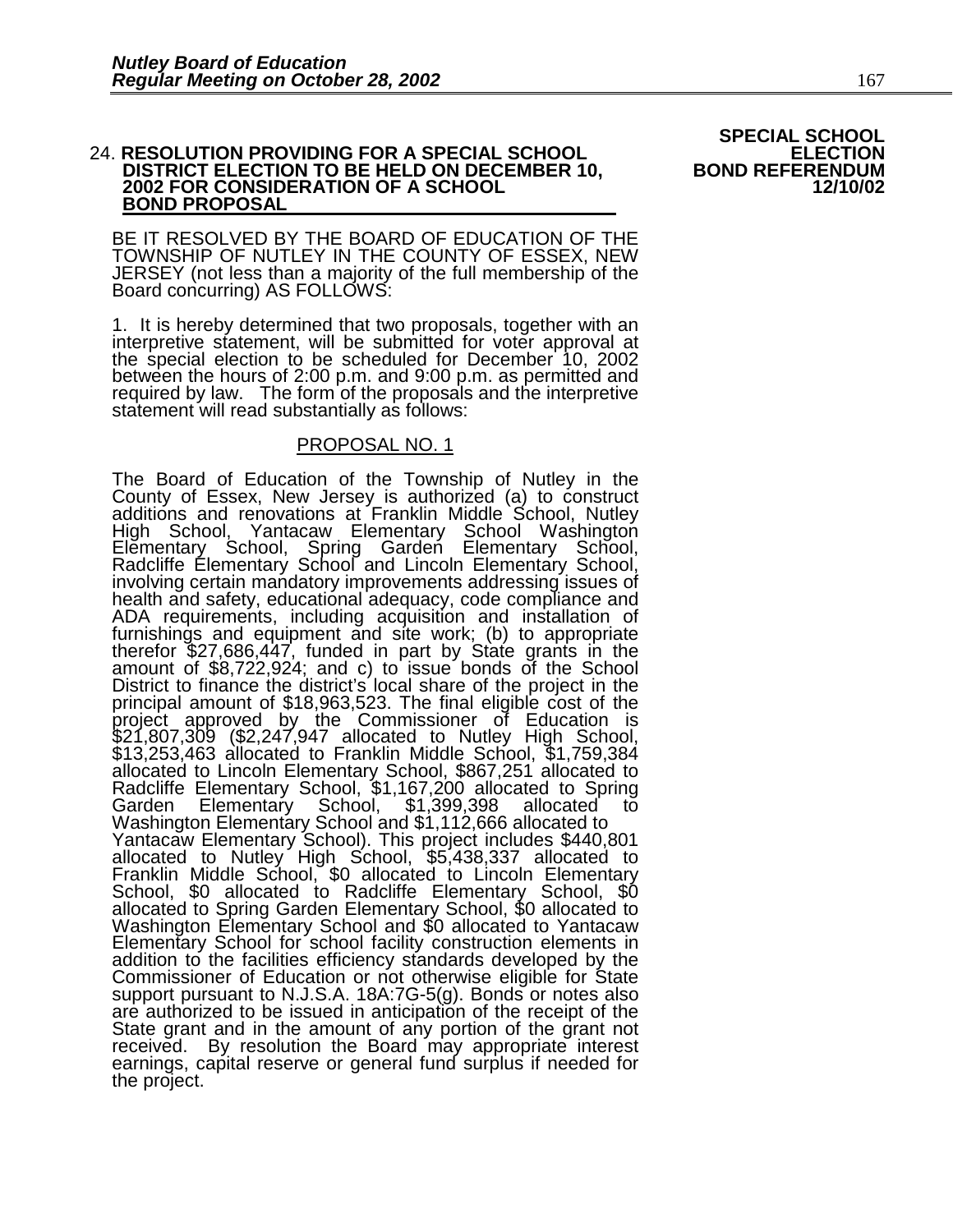#### PROPOSAL NO. 2

**This Proposal No. 2 will only go into effect if both Proposal No. 1 and this Proposal No. 2 are approved by the voters at this election.** The Board of Education of the Township of<br>Nutley in the County of Essex, New Jersey is authorized (a) to Nutley in the County of Essex, New Jersey is authorized (a) to construct further additions and renovations at Yantacaw Elementary School, Washington Elementary School, Spring Garden Elementary School, Radcliffe Elementary School and Lincoln Elementary School to provide additional educational facilities, including library, gymnasium, cafeteria and art and music room space, acquisition and installation of furnishings and equipment and site work, and to install new security systems at Franklin Middle School and Nutley High School; (b) to appropriate therefor \$18,613,393, funded in part by State grants in the amount of \$5,700,631; and c) to issue bonds of the School District to finance the district's local share of the project in the principal amount of \$12,912,762. The final eligible cost of the project approved by the Commissioner of Education is \$14,251,577 (\$35,000 allocated to Nutley High School, \$25,000 allocated to Franklin Middle School, \$2,206,869 allocated to Lincoln Elementary School, \$1,466,116 allocated to Radcliffe Elementary School, \$3,148,679 allocated to Spring Garden Elementary School, \$3,266,275 allocated to Washington Elementary School and \$4,103,638 allocated to Yantacaw Elementary School). This project includes \$0 allocated to Nutley High School, \$0 allocated to Franklin Middle School, \$838,741 allocated to Lincoln Elementary School, \$446,159 allocated to Radcliffe Elementary School, \$1,584,466 allocated to Spring Garden Elementary School, \$308,202 allocated to Washington Elementary School and \$1,184,248 allocated to Yantacaw Elementary School for school facility construction elements in addition to the facilities efficiency standards developed by the Commissioner of Education or not otherwise eligible for State support pursuant to N.J.S.A. 18A:7G-5(g). Bonds or notes also are authorized to be issued in anticipation of the receipt of the State grant and in the amount of any portion of the grant not received. By resolution the Board may appropriate interest earnings, capital reserve or general fund surplus if needed for the project.

#### INTERPRETIVE STATEMENT

These proposals will authorize the issuance of bonds to pay for the improvements to the school district's schools. If both proposals are approved by the voters at this election, the total aggregate cost of the project will be \$46,299,840. The final eligible cost of the project approved by the Commissioner is \$36,058,886 (\$2,282,947 allocated to Nutley High School, \$13,278,463 allocated to Franklin Middle School, \$3,966,253 allocated to Lincoln Elementary School, \$2,333,367 allocated to Radcliffe Elementary School, \$4,315,879 allocated to Spring<br>Garden Elementary School, \$4,665,673 allocated Garden Elementary School, \$4,665,673 allocated to Washington Elementary School and \$5,216,304 allocated to Yantacaw Elementary School). The aggregate amount of the cost of the project, if both proposals are adopted, includes \$440,801 allocated to Nutley High School, \$5,438,337 allocated to Franklin Middle School, \$838,741 allocated to Lincoln Elementary School, \$446,159 allocated to Radcliffe Elementary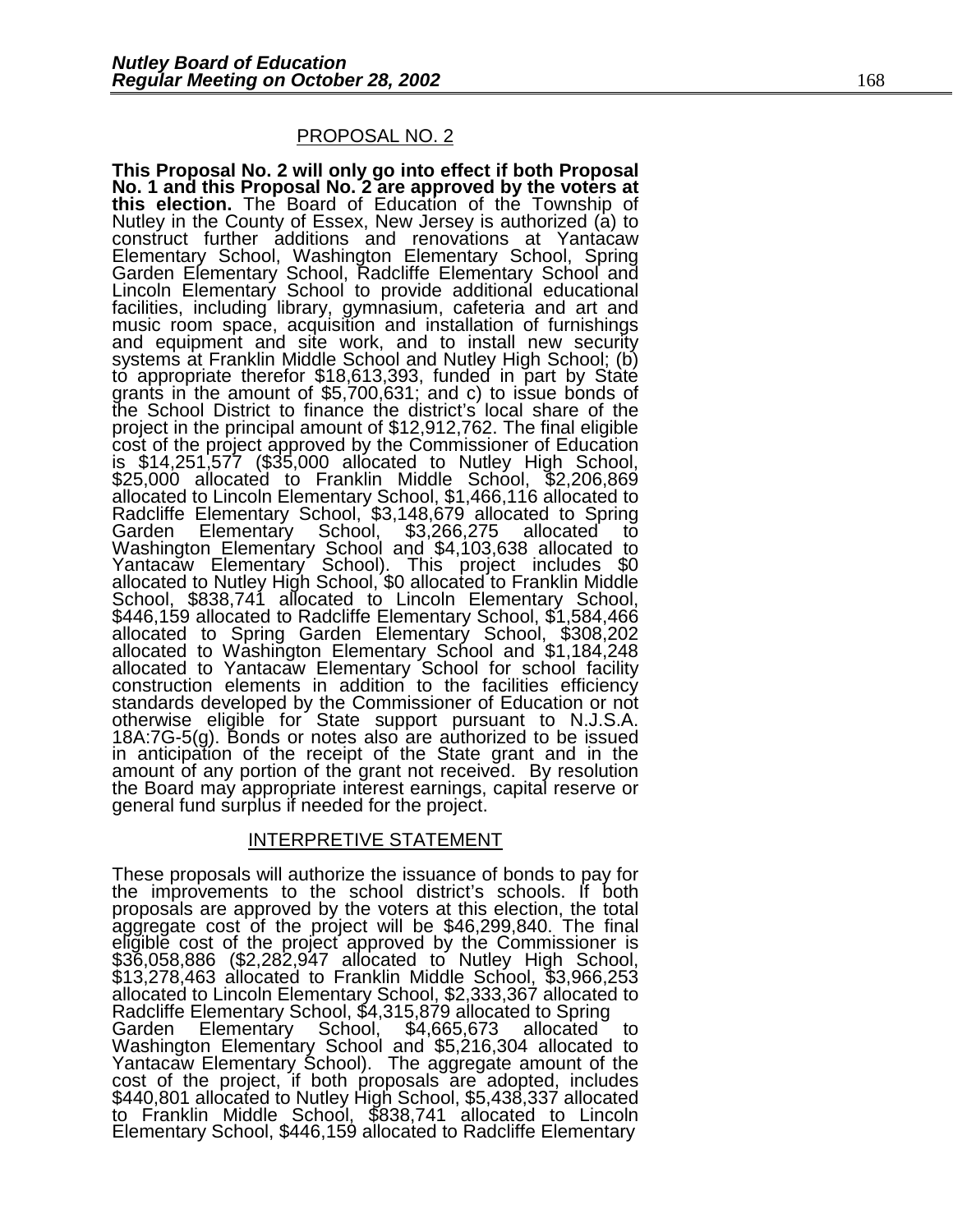School, \$1,584,466 allocated to Spring Garden Elementary School, \$308,202 allocated to Washington Elementary School and \$1,184,248 allocated to Yantacaw Elementary School for school facility construction elements in addition to the facilities efficiency standards developed by the Commissioner of Education or not otherwise eligible for State support pursuant to N.J.S.A. 18A:7G-5(g).

2. This Board of Education hereby approves and adopts the proposals set forth above and, subject to the approval of the legal voters of the School District, hereby determines to carry out the same.

3. This Board of Education hereby acknowledges and confirms that in accordance with N.J.S.A. 18A:24-16 and 18A:24-17 a supplemental debt statement has been prepared by the chief financial officer of the Township of Nutley, being the only municipality comprised within the school district, giving effect to the proposed authorization of bonds of the school district in the maximum amount of bonds authorized in the proposals. The supplemental debt statement has been filed in the office of the Clerk of the Township of Nutley and in the office of the Business Administrator/Board Secretary of this Board of Education prior to the final adoption of the proposals and will be filed in the office of the Director of the Division of Local Government Services in the Department of Community Affairs prior to the date of the special election.

4. The Business Administrator/Board Secretary is hereby authorized and directed to send a certified copy of the proposals with the interpretive statement to the County Clerk as required by the provisions of Chapter 278 of the Pamphlet Laws of 1995 and to request the County Clerk to conduct the special election and is further authorized to request the Municipal Clerk to publish the Military Service and Civilian Absentee Ballot notices in accordance with the requirements of law. The Business Administrator/Board Secretary is further The Business Administrator/Board Secretary is further authorized to act on behalf of the Board to make such determinations required of the Board for the conduct of elections as may be required.

The Board hereby elects to receive a grant under Section 15 of the Educational Facilities Construction and Financing Act, P.L. 2000, c. 72, effective July 18, 2000 (the "Act") as set forth in the proposals authorized herein and to construct the project itself. The Board hereby determines to accept the preliminary eligible costs determined by the Commissioner of Education as final eligible costs and not to appeal the determination of preliminary eligible costs. The Business Administrator/Board Secretary is authorized to notify the Department of Education of the District's election with respect to the eligible costs, the construction of the Project and the election to receive a grant pursuant to Section 15 of the Act.

6. The Board hereby authorizes the Superintendent of Schools, the School Business Administrator/Board Secretary, the Auditor, the Project Architect, Bond Counsel, and other appropriate representatives of the Board to take all steps necessary to implement this resolution.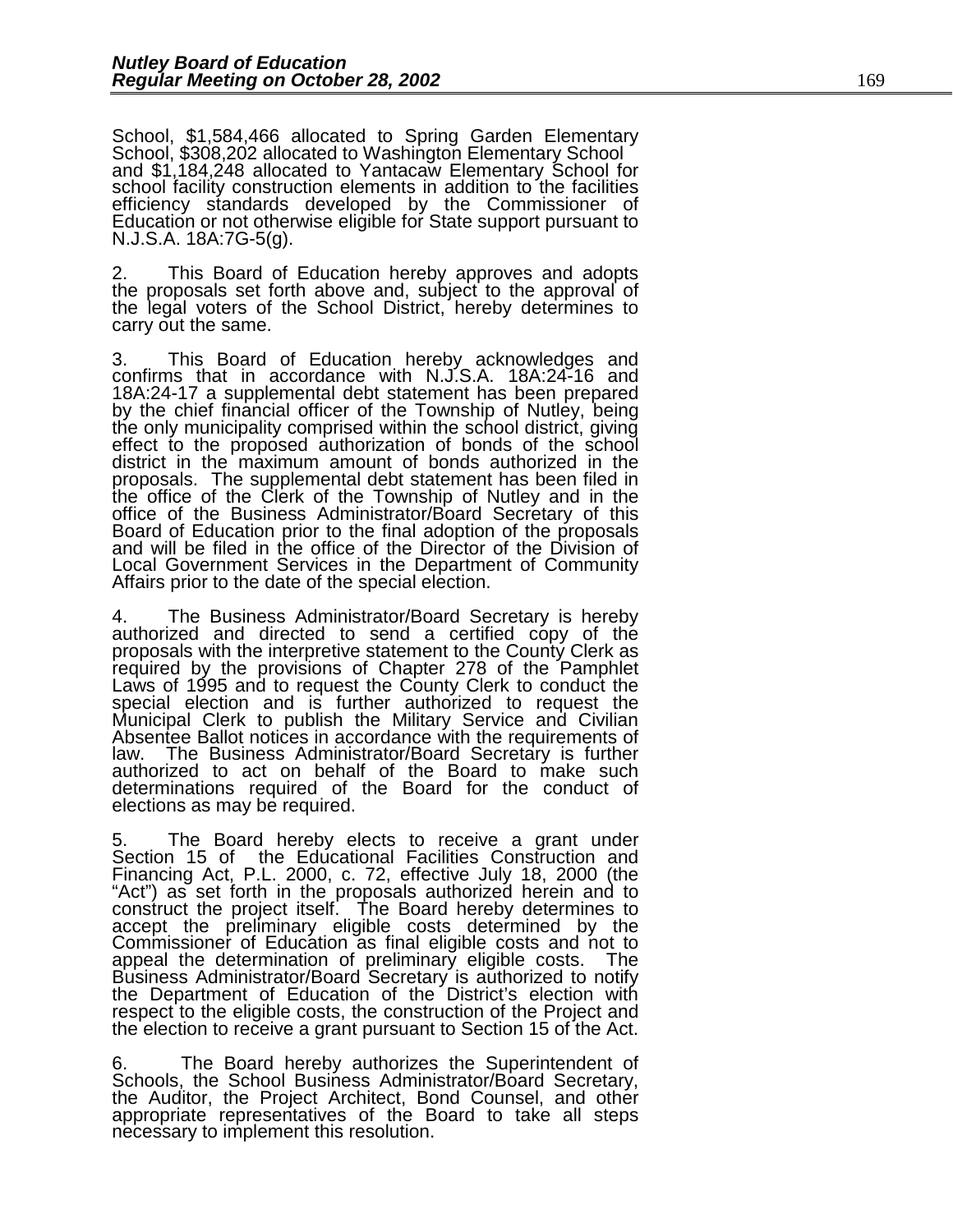#### **BOARD SECRETARY'S RESOLUTIONS**

Trustee Casale moved and Trustee Restaino seconded a motion that the Board approve the Board Secretary's Resolutions numbers 1 through 6 as listed below. The resolutions were unanimously approved by roll call vote as follows: Ayes 8, Noes 0.

#### 1. **BILLS AND MANDATORY PAYMENTS PAYMENTS**

BE IT RESOLVED that the Board of Education approves the payment of bills and mandatory payments dated October 28, 2002 in the total amount of \$3,993,672.57 (Appendix A).

# 2. **REQUESTS FOR USE OF SCHOOL BUILDINGS AND USE OF BLDGS B**

BE IT RESOLVED that the Board of Education approves the requests for the use of school buildings and grounds (Appendix B), that conform to the rules and regulations set by the Board of Education.

## 3. **TRANSFER SCHEDULE TRANSFER C SCHEDULE**

BE IT RESOLVED that the Board of Education approves, in compliance with N.J.A.C. 9:20-2, the transfers in the 2001-02 school year per the Post Closing Transfer Schedule as of June 30, 2002 in the amount of \$59,041.66 as appended (Appendix C).

## 4. **TRANSFER SCHEDULE TRANSFER D SCHEDULE**

BE IT RESOLVED that the Board of Education approves, in compliance with N.J.A.C. 9:20-2, the transfers in the 2002-03 budget per Transfer Schedule #3 dated October 28, 2002 in the amount of \$282,659 as appended (Appendix D).

#### **5. NJ CASH MANAGEMENT FUND**

BE IT RESOLVED that the Board of Education approves the Business Administrator/Board Secretary to invest surplus funds of the Board of Education and funds which will be available for a determinate period of time in the State of New Jersey Cash Management Fund as per NJ statutes.

#### **6. DEPOSITORY OF SCHOOL FUNDS - Valley National Bank**

BE IT RESOLVED that the Board of Education approves the school district personnel listed below to be authorized to sign checks drawn on the following account effective, November 1, 2002. Two signatures are required on the checks:

## **BOARD<br>SECRETARY'S RESOLUTIONS**

 **BOARD MANDATORY A** 

 **GROUNDS AND GROUNDS** 

**NJ CASH<br>MGMT FUND** 

**DEPOSIT FUNDS**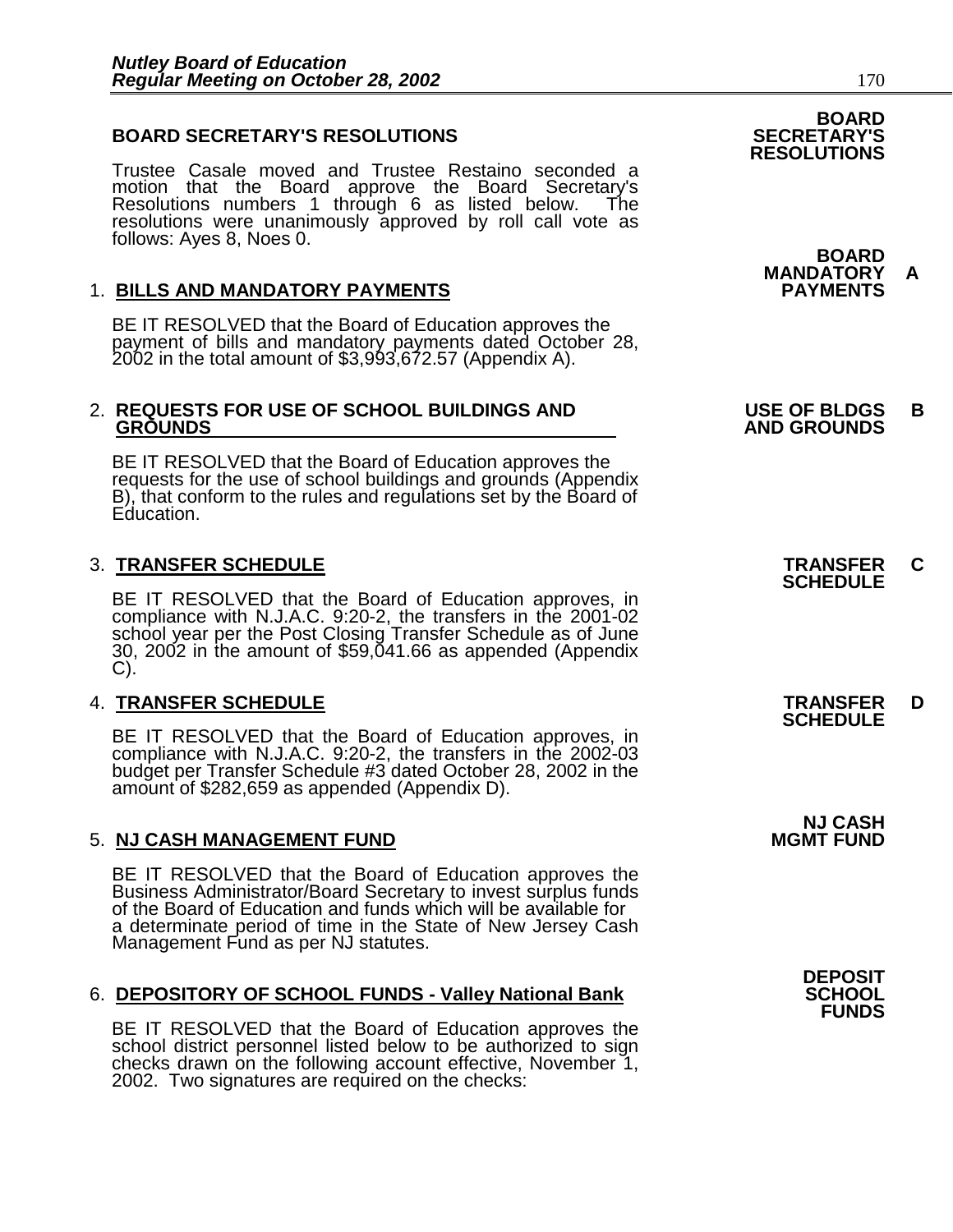Board of Education, NJ Unemployment Insurance Trust Fund Account

> James Mallen or Kathleen C. Serafino or Jean Unglaub

## **7. LEASE AGREEMENT**

BE IT RESOLVED that the Board of Education approves the lease agreement with Judrich Associates, Passaic, NJ (landlord) to rent the premises at 113 E. Centre Street, Nutley, NJ for the period from November 1, 2002 through October 31, 2005, and

BE IT FURTHER RESOLVED that the Board agrees to pay the landlord a monthly sum of \$1,866.67.

Trustee Casale moved and Trustee Parisi seconded a motion to postpone this resolution. The motion to postpone was approved by roll call vote as follows: Ayes 8, Noes 0.

Trustee Genitempo entered at 8:40 PM

#### **COMMITTEE REPORTS COMMITTEE REPORTS**

- Trustee Alamo Policy Committee<br>Trustee Casale Academic Commi
- 
- Academic Committee
- Trustee Genitempo Ad Hoc Video Committee
- President Cafone Facilities Committee

#### **HEARING OF CITIZENS**

None

#### **OLD BUSINESS OLD BUSINESS**

Trustee Pelaia read a prepared statement reporting his attendance and observations of the video taping at the Bloomfield Board of Education Board meeting.

#### **NEW BUSINESS NEW BUSINESS**

Trustee Casale reported on the October 20 marching band competition in the Oval and commended Phil Nicolette, Chris Weinstein, Anthony Lotitto and Doug Franciose for their assistance in making it such a success for the Music Boosters.

**LEASE**<br>AGREEMENT

**HEARING OF**